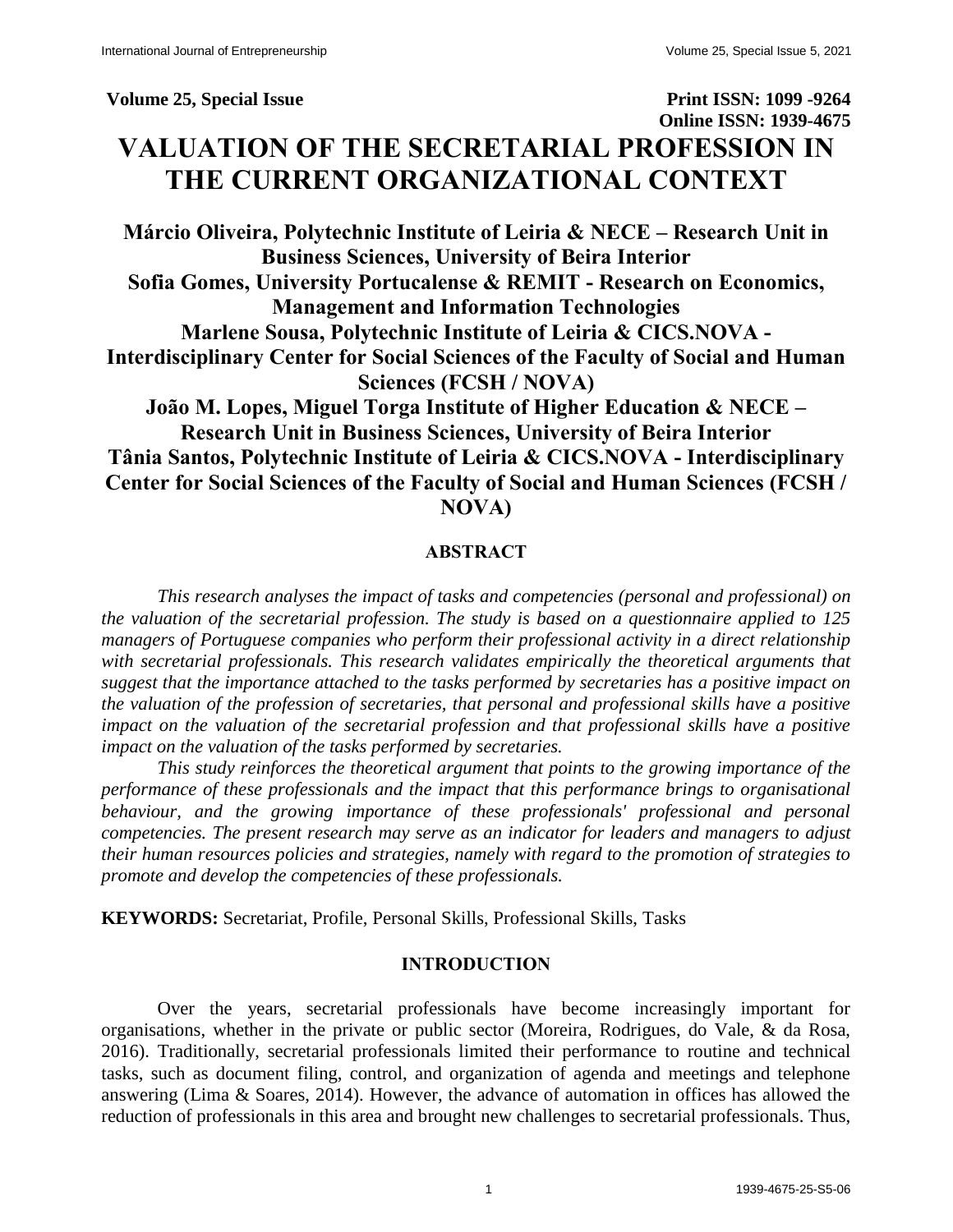currently, these professionals have to have more skills than those requested in previous decades (Garfield, 1986).

In this context of constant evolution, secretarial professionals must have an increasingly multifunctional profile, which results from the economic and social changes where organisations are inserted (Sabino & de Andrade Júnior, 2011).

In many cases, the secretarial professionals provide diversified dimensions and interconnect various realities, hierarchical or inter-relational levels, people, and knowledge (Kobernovicz, Santos, & Crotti, 2017; Nonato Júnior, 2009).

Having said that, secretarial professionals must keep up with the constant changes in their profession, resulting from the changing needs of companies. Thus, these professionals should have skills in several areas of knowledge, such as: Language of the organisation's nationality, complemented by at least one more foreign language; human relations; organisation of archives; writing techniques; economics; computing; financial mathematics; law; accounting; and administration (Martins, Terra, Maccari, & Vicente, 2010). At the personal level, secretarial professionals have to be increasingly dynamic, versatile, and have emotional balance, which is a characteristic that can distinguish them from other professionals in the same profession (Lima & Soares, 2014; Mello, 2011).

Thus, nowadays, it is required that the new profile of secretarial professionals is more demanding because they have to be increasingly well trained and prepared (Lobato, da Silva Aleluia, & da Costa, 2013). However, it is observed that there is still a lack of knowledge about the evolution of the activities that are currently performed by secretarial professionals (Kobernovicz et al., 2017). This lack of knowledge undermines several issues for the profession and leads to several stereotypes. Thus, it directly affects the identity of the secretarial professionals towards the companies and conclusively causes the remuneration of secretarial professionals to be lower, having more and more responsibility, regardless of having higher qualifications or not (Durante, Vaz, Bertoletti, dos Santos, & Chais, 2011).

In this context, there is a lack of understanding about the profession, which means that the value and potential of secretarial professionals are not properly recognised. This reinforces the idea that there is no need for professionals specifically trained in secretarial work. There is a perception that anyone with other training can develop the secretarial function, which does not correspond to reality (Kobernovicz et al., 2017). What further hinders secretarial professionals is the lack of a supervisory body for organisations (Lobato et al., 2013).

That said, the present study aims to assess the impact of tasks and skills (personal and professional) on the valuation of the secretarial and advisory profession.

This study seeks to contribute to the enrichment of research and deepen the literature on this topic. The article is structured as follows: the next section discusses the arguments that lead to the formulation of hypotheses; the third and fourth sections present the methods and results, respectively; and the final section discusses the main conclusions and considers the research limitations and suggestions for future research.

#### **LITERATURE REVIEW**

The secretarial profession was documented around 3,300 years B.C. The denomination was of scribes because they had some functions similar to the secretarial professionals. In addition, scribes had multiple knowledge at the time, such as languages, numerical reasoning, writing, operating tachygraphs, organising archives, and constant contact with several areas (Bond & Oliveira, 2009; Kobernovicz et al., 2017).

With the evolution of the organisations, the secretarial professionals had to increase their knowledge, as the activities nowadays are more complex and there have been constant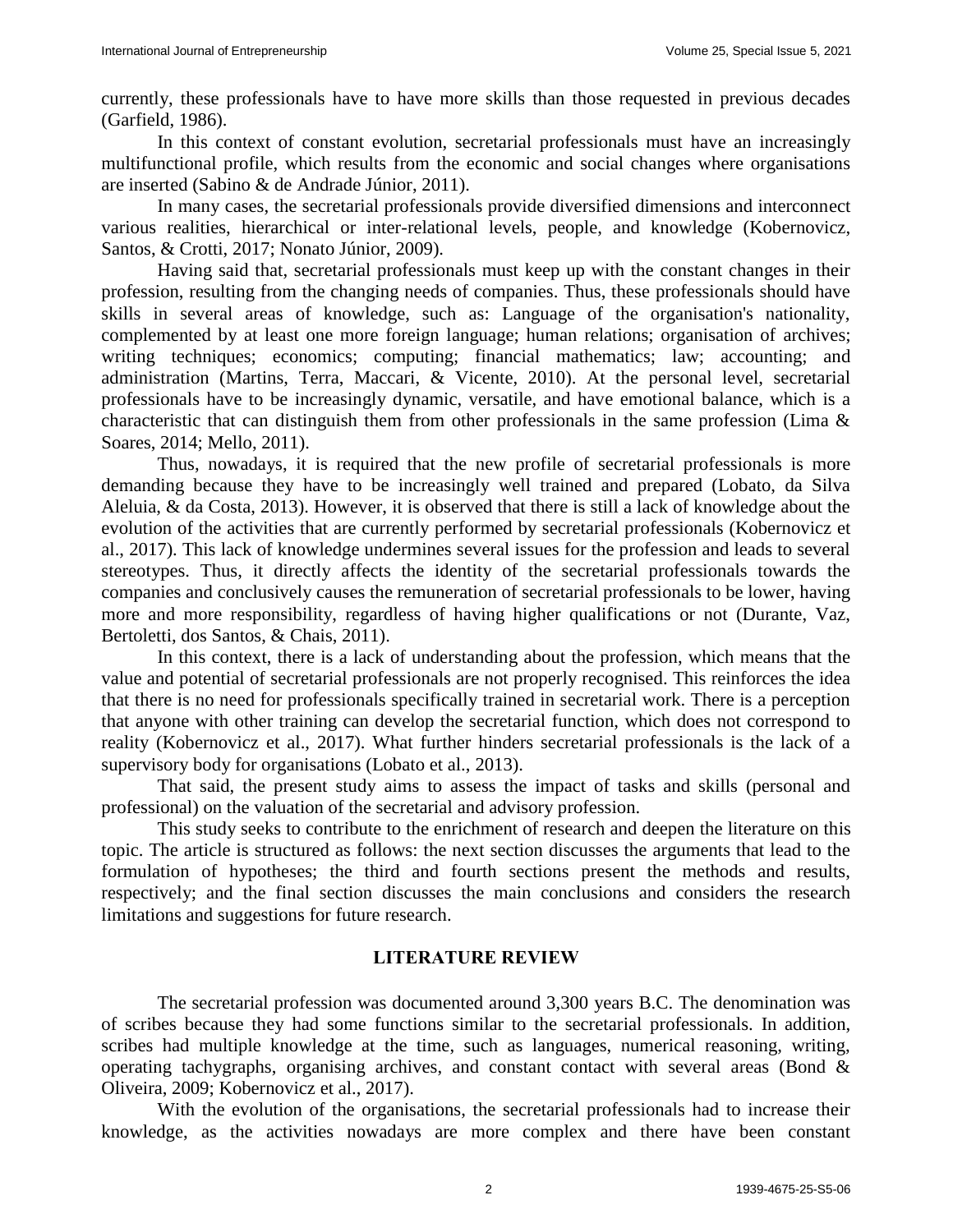technological advances in the last 70 years. Thus, secretarial professionals have become advisors in different areas in partnership with the top management of the organisations. They also work strategically in the management of information for decision-making.

Currently, secretarial professionals must have a multifunctional profile (Durante & Fávero, 2009; Kobernovicz et al., 2017; Mesquita, Oliveira, & Sequeira, 2019). The secretarial profession has undergone three colossal transformations that have given new directions to the profession, as well as to its practice: 1) the Quality Era; 2) the Computer Era; 3) the Competency Era (Castelo, 2007).

In this context, secretarial professionals are increasingly directed to organizations' needs, which has required more trained professionals (Durante et al., 2011). Thus, secretarial professionals are trained to guide the interdisciplinary work and complex activities such as managerial functions, articulation and logical reasoning, leadership, management, and administrative advice (Gerardin, Monteiro, & Giani, 2011). However, secretarial professionals still face some obstacles regarding their denomination because the profession has numerous nomenclatures. More than 500 nomenclatures are known to designate secretarial professionals such as technician, secretary, manager, administrative assistant, bilingual executive, general assistant, receptionist, executive secretary, analyst, attendant, and advisor. This situation thus becomes detrimental to secretarial professionals, devaluing the profession (Kobernovicz et al., 2017).

Thus, searching for the identity of secretarial professionals and their function is a pertinent need to study and may clarify and be fundamental to secretarial knowledge and create foundations for the profession (Nonato Junior, 2009).

From this perspective, the secretarial professional must have specialised academic training appropriate to the market's needs. They should also work creatively, have good communication, interpersonal relationships, flexibility, provide quality advice to executives, and require them to be constantly updated (Rodrigues, Rosa, Silva Ferko, & Braid Melo, 2016). In Table 1, based on the contributions of Rodrigues et al. (2016), we can compare the different profiles of the secretarial professional, from an evolutionary perspective.

| Table 1<br>PROFILE OF THE ADMINISTRATIVE PROFESSIONAL |                                                                                                |                                                                                                    |  |  |  |  |  |
|-------------------------------------------------------|------------------------------------------------------------------------------------------------|----------------------------------------------------------------------------------------------------|--|--|--|--|--|
| Past                                                  | <b>Present</b>                                                                                 | <b>Future</b>                                                                                      |  |  |  |  |  |
| Dispersed training, self-<br>education.               | Existence of specific training<br>courses.                                                     | Professional maturity - code of<br>ethics.                                                         |  |  |  |  |  |
| Lack of any requirement for<br>enhancement.           | Refresher courses and<br>peculiar knowledge.                                                   | Constant improvement and<br>continuous development.                                                |  |  |  |  |  |
| Absence of policy for<br>selection recruitment.       | Requirement of qualification<br>and definition of attributions<br>and career plan.             | Holistic vision and teamwork,<br>professional awareness.                                           |  |  |  |  |  |
| Bureaucratic organisations<br>with isolated tasks.    | Participatory organisations,<br>defined tasks, quality work,<br>creativity, and participation. | Enterprising organisations, global<br>vision, flexible methodology,<br>division of responsibility. |  |  |  |  |  |
| Secretary as a function.                              | Secretary as a profession.                                                                     | Secretary with professional<br>recognition and committed to results.                               |  |  |  |  |  |

In the literature on the competencies of secretarial professionals, two instances are also identified: at the level of the organisations (organisational compet) and the level of the people (individual competencies) (Moreira et al., 2016). The concept of individual competence is the most widespread and well-known dimension, which has been the subject of more studies and is more heterogeneous. On the other hand, the notion of organizational competence and its study has been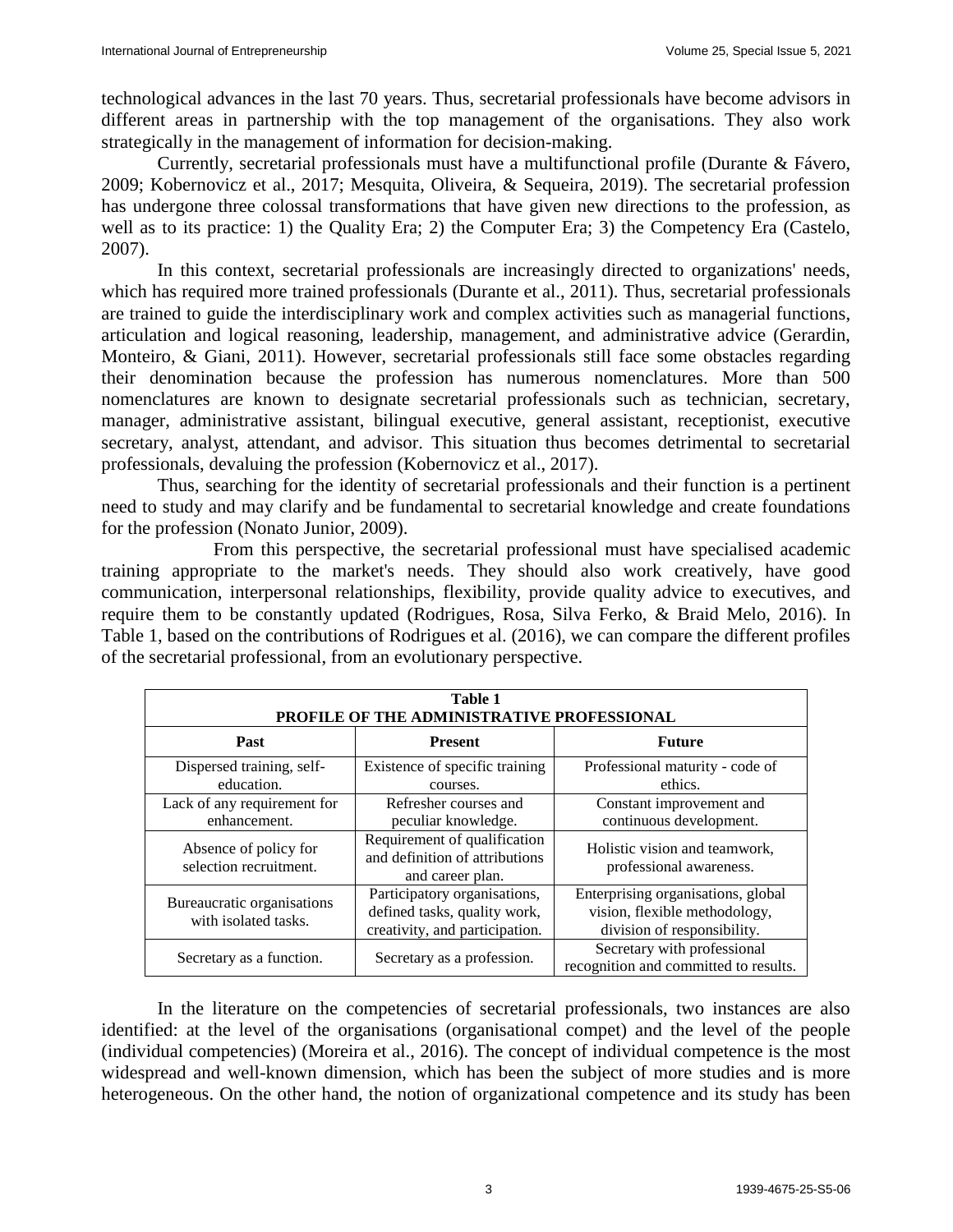less addressed by academics (Filenga, Moura, & Rama, 2010; Prahalad, 1993; Prahalad & Hamel, 1997; Ruas, 2005).

There is a need to align individual competencies with organisational competencies, which is not always easy about organisational competencies. Only in this way can it add social value to the individual and economic value to the organisations (Moreira et al., 2016; Pereira & Silva, 2011).

#### **STRUCTURAL MODEL AND HYPOTHESES OF THE STUDY**

As the main objective is to assess the impact of tasks and competencies (personal and professional) on the valuation of the secretarial profession, the theoretical model was constructed as shown in Figure 1. Each group of questions constitutes a latent variable. The relationships established between the latent variables were: the importance of tasks has a direct impact on the valuation of the secretarial profession; personal skills have a direct impact on the valuation of the secretarial profession, and professional skills have a direct impact on the importance of tasks and an indirect impact on the valuation of the secretarial profession.



Considering the model shown in Figure 1, the following hypotheses were formulated (also represented in Figure 1):

*H1: The importance attributed to the tasks performed by secretarial technicians has a positive impact on the valuation of the profession of these technicians.*

*H2: Personal skills have a positive impact on the valuation of the secretarial profession.*

*H3: Professional skills have a positive impact on the valuation of the tasks performed by secretarial staff.*

*H4: Professional skills have a positive impact on the valuation of the secretarial profession.*

# **DATA AND METHODOLOGY**

#### **Sample and Data Collection**

The sample was collected through an online questionnaire applied in March 2021 to 125 managers/directors of companies associated with the Associação Empresarial da Região de Leiria (NERLEI), in Portugal. The motivations and purposes of the questionnaire were explained, and the confidentiality of the data collected was guaranteed. NERLEI currently has around 1200 associates, and this sample represents 10.4% of the companies that make up this association. This sample has the appropriate size (125 observations) for a confidence level of 90% and a sampling error of 7%, allowing the generalisation of the results obtained under these conditions. To validate the questionnaire, a pre-test was carried out on the answers of 25 companies. A Cronbach's Alpha was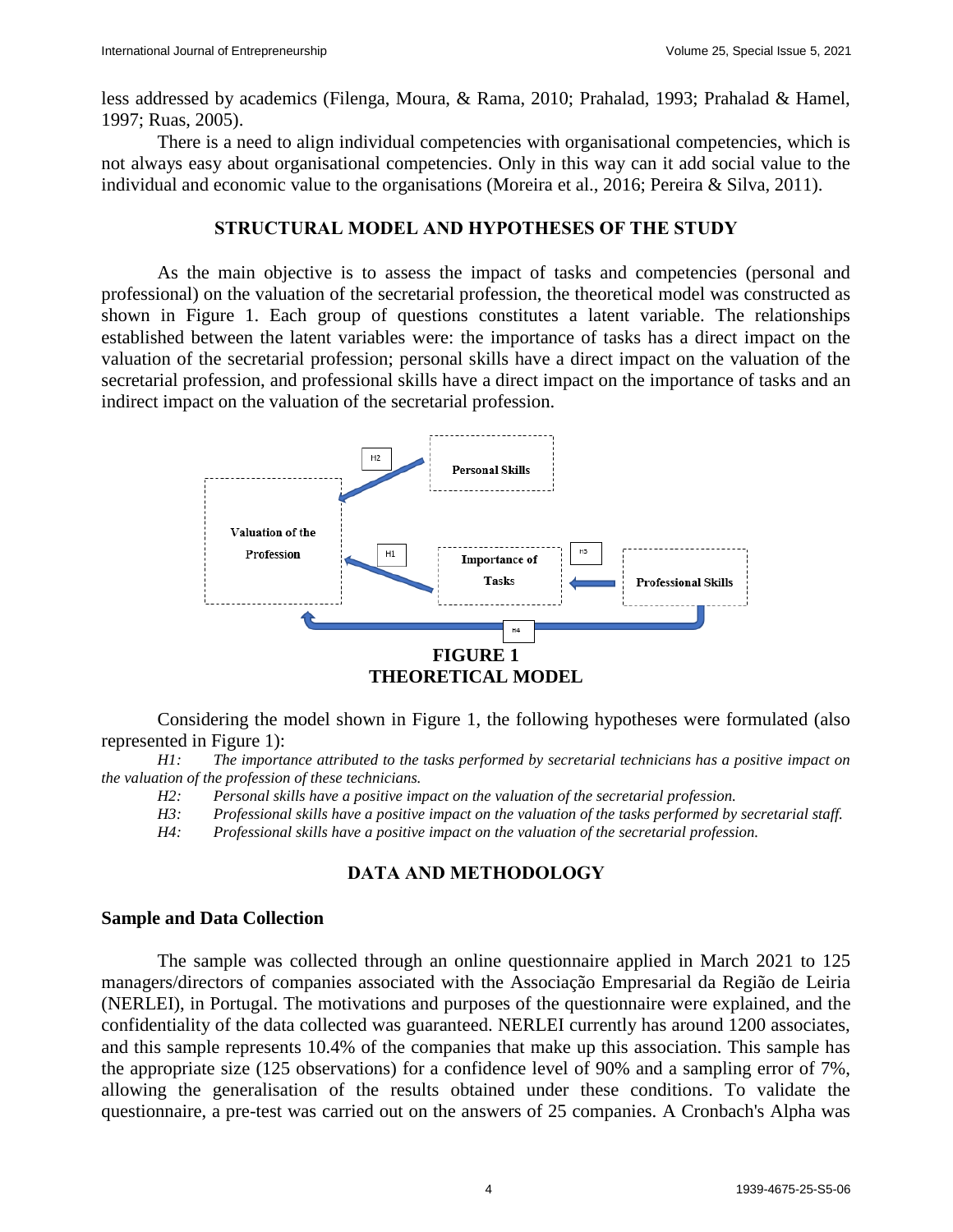calculated in the SPSS software for this sub-sample (0.983), demonstrating good internal consistency.

The questionnaire consists of five groups of questions concerning: (G1) valuation of the secretarial and advisory profession with eight questions; (G2) importance of the tasks for the exercise of the profession with 33 questions (G3) the personal skills of secretaries and advisors with 13 questions; (G4) the professional skills of secretaries and advisors with 13 questions and (G5) characteristics of the companies surveyed with three questions. A 5-point Likert scale measured G1 to G4, wherein G1 the scale was used from 1 - strongly disagree to 5 - strongly agree and in groups G2 to G4, the scale was used from 1 - not important to 5 - very important.

Regarding the profile of the companies in the sample, 84% of the managers/directors of the companies are women and 16% are men. The companies surveyed have an average seniority of 18.68 years, with the minimum seniority being one year and the maximum 65 years. 47.2% of the companies are from the industry sector, 19.2% are service companies, and 33.6% are trade sector companies.

#### **Methodology**

This study uses a quantitative methodology to test the relationships established between the latent variables included in the theoretical model and the hypotheses formulated. The method used is Partial Least Squares (PLS), having used Smart PLS 3.0 software (Ringle & Sarstedt, 2016). According to Hair, Risher, Sarstedt, and Ringle (2019), it is a base covariance method and combines Ordinary Least Square regression estimation with factor analysis. It has as an assumption the non-normal distribution of the data (very common in this type of samples collected by questionnaires) and a good performance in capturing significant relationships between variables when the sample is small. Thus, the PLS method proved to be suitable for our sample. In the first step, the PLS algorithm was applied to the theoretical model.

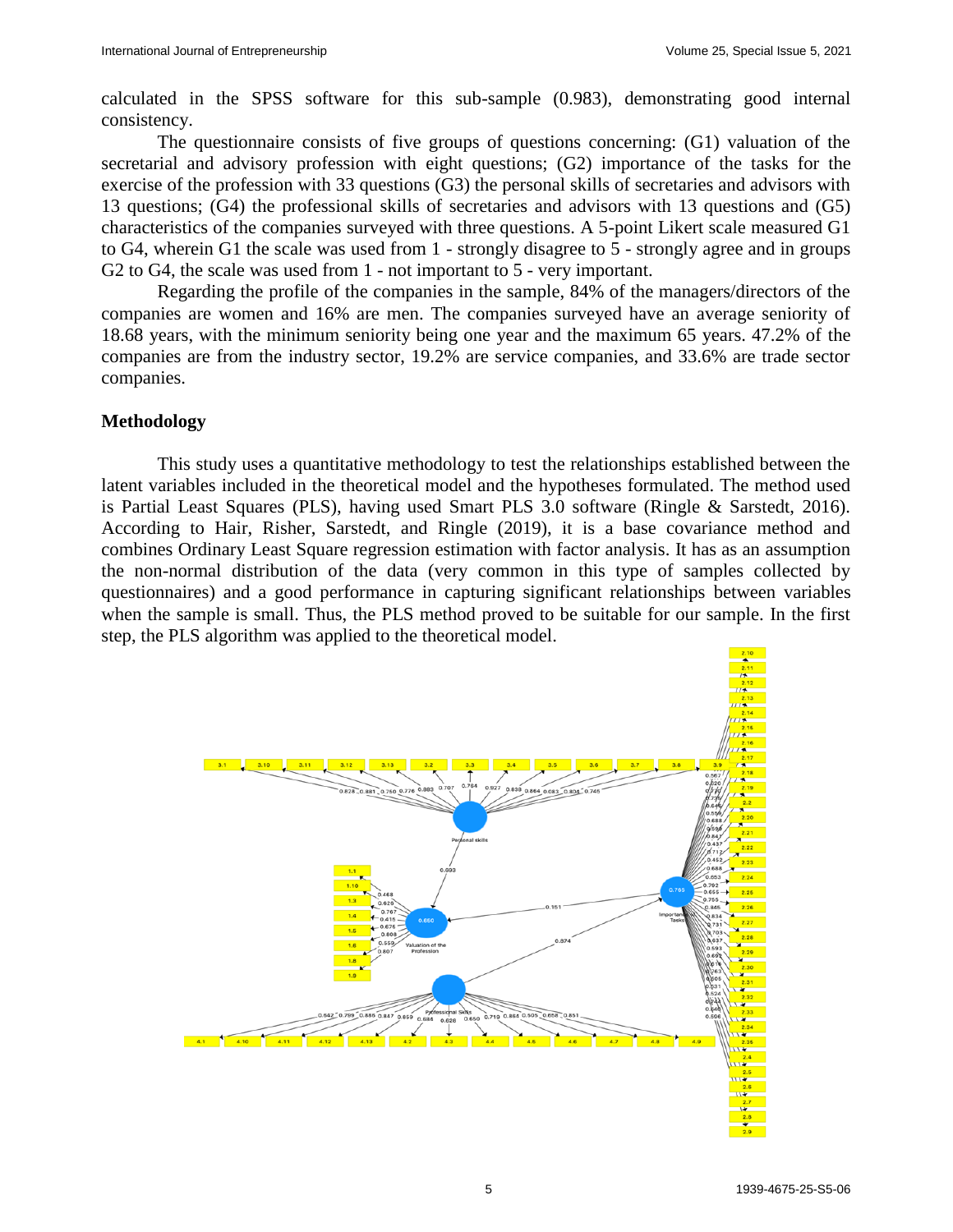#### **FIGURE 2 PLS MODEL**

In the PLS model shown in Figure 2, the latent variables are represented in the circles, with Valuation of the Profession and Importance of Tasks being endogenous latent variables. The circles of endogenous variables contain the R Square  $\binom{R^2}{R}$  values that allow us to assess the predictive precision of the estimated model. According to Chin (1998), an  $\mathbb{R}^2$  of the latent variables of 0.67, 0.33, and 0.19 are respectively described as substantial, moderate, or weak. Thus, the latent variable Valuation of the Profession has an  $R^2$  of 0.650 (moderate) and the latent variable Importance of Tasks of 0.765 (substantial). We can conclude that the model has good predictive precision.

The rectangles contain the indicators of each latent variable and a total of 67 indicators as described above. Figure 2 also shows the links or structural paths between the latent variables and the indicators and indicates the impact of the variance of the indicators on the latent variables, which, according to Hair et al. (2019), should be at least 50%. In the PLS model obtained, this assumption is met, except for indicators 1.1. and 1.4 of the latent variable Valuation of the Profession and 2.21 of the latent variable Importance of Tasks, which were kept in the model since they are very close to the reference value.

## **Model Validation**

Having already validated the model in terms of predictive precision, the next step focused on validating by reflective measures and discriminant validity measures. We presented the composite reliability, Cronbach's Alpha, and the Average Variance Extracted (AVE) in terms of reflective measures. According to Hair et al. (2019), the composite reliability and Cronbach's Alpha have a reference value of 0.70, and in the estimated PLS model, all values are above this reference value (minimum value of 0.807). The AVE has a reference value of 0.50, being that also in our study, each latent variable presents an AVE higher than the reference value (minimum value of 0.531). Thus, the PLS model has a good fit to data in terms of reflective measures. Discriminant validity is measured by the Fornell-Larcker criterion (Table 3), whereby the mean-variance extracted from the latent variable should be higher than the square correlations with the other latent variables in the model, as shown in our estimated PLS model.

| Table 3<br><b>DISCRIMINANT VALIDITY AND REFLECTIVE MEASURES</b> |                               |                           |                                      |                                              |  |  |  |
|-----------------------------------------------------------------|-------------------------------|---------------------------|--------------------------------------|----------------------------------------------|--|--|--|
|                                                                 | <b>Importance</b><br>of Tasks | <b>Personal</b><br>skills | <b>Professional</b><br><b>Skills</b> | <b>Valuation of the</b><br><b>Profession</b> |  |  |  |
| Cronbach's Alpha                                                | 0.959                         | 0.940                     | 0.931                                | 0.807                                        |  |  |  |
| <b>Composite Reliability</b>                                    | 0.962                         | 0.951                     | 0.941                                | 0.852                                        |  |  |  |
| <b>AVE</b>                                                      | 0.542                         | 0.616                     | 0.558                                | 0.531                                        |  |  |  |
| Fornell-Lacker Criterion                                        |                               |                           |                                      |                                              |  |  |  |
| <b>Importance of Tasks</b>                                      | 0.765                         |                           |                                      |                                              |  |  |  |
| Personal skills                                                 | 0.701                         | 0.785                     |                                      |                                              |  |  |  |
| Professional Skills                                             | 0.674                         | 0.735                     | 0.747                                |                                              |  |  |  |
| Valuation of the Profession                                     | 0.637                         | 0.699                     | 0.697                                | 0.756                                        |  |  |  |

# **ANALYSIS AND DISCUSSION OF RESULTS HYPOTHESES**

Once the PLS model had been estimated and validated, the next step focused on testing the relationships established between the latent variables, i.e., testing the hypotheses formulated, and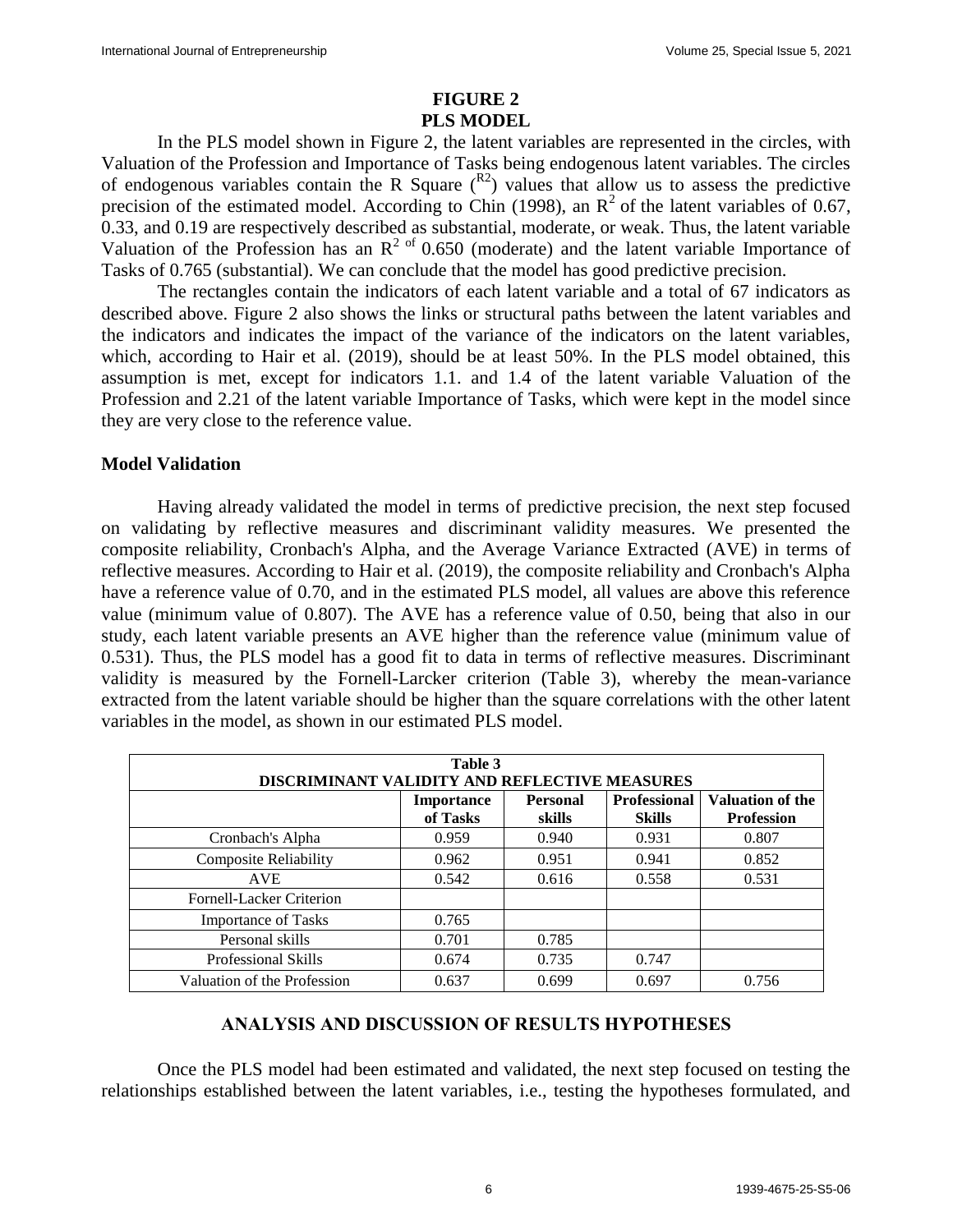bootstrap analysis was carried out on Smart PLS (a non-parametric test that allows testing the statistical significance of various PLS results with 95% confidence).

Table 4 shows the results obtained from the application of bootstrap analysis, and it can be seen that all the relationships established between the latent variables are significant.

| Table 4<br>SIGNIFICANCE TESTING RESULTS                                |                        |                             |                                                |                                    |                 |  |  |
|------------------------------------------------------------------------|------------------------|-----------------------------|------------------------------------------------|------------------------------------|-----------------|--|--|
|                                                                        | Original<br>Sample (O) | <b>Sample</b><br>Mean $(M)$ | <b>Standard</b><br><b>Deviation</b><br>(STDEV) | <b>T</b> Statistics<br>( O/STDEV ) | <b>P</b> Values |  |  |
| $H1:$ Importance of Tasks $\rightarrow$<br>Valuation of the Profession | 0.151                  | 0.154                       | 0.090                                          | 1.674                              | $0.095**$       |  |  |
| $H2$ : Personal skills $\rightarrow$<br>Valuation of the Profession    | 0.693                  | 0.691                       | 0.076                                          | 9.099                              | $0.000*$        |  |  |
| $H3:$ Professional Skills $\rightarrow$<br><b>Importance of Tasks</b>  | 0.874                  | 0.878                       | 0.020                                          | 44.260                             | $0.000*$        |  |  |
| $H4$ : Professional Skills -><br>Valuation of the Profession           | 0.132                  | 0.135                       | 0.079                                          | 1.672                              | $0.095**$       |  |  |
| Note: *p= $0.000$ ; **p< 0.10. Source: authors' own calculations.      |                        |                             |                                                |                                    |                 |  |  |

We may thus conclude that the importance assigned to the tasks performed by secretarial technicians has a positive impact ( $\square$  = 0.151) on the appraisal of these technicians' profession, confirming H1. These findings are in line with the contributions of Gerardin, Monteiro, & Giani (2011), Rodrigues, Rosa, Silva Ferko, & Braid Melo (2016), and Rodrigues et al. (2016).

Personal skills have a positive impact ( $\Box$  = 0.693) on the valuation of the secretarial profession, confirming H2. A change of 1% in personal skills has an impact of 69.3% on the valuation of the secretarial profession. Thus, we found correspondence in this study with the contributions of Moreira et al. (2016), Filenga, Moura, & Rama (2010), Prahalad (1993), Prahalad & Hamel (1997) and Ruas (2005).

The professional skills have a positive impact ( $\Box$  = 0.874) on the value of the tasks performed by the secretarial staff, confirming H3. A variation of 1% in the professional skills impacts 87.4% on the valuation of the tasks performed by secretarial and advisory staff. The same professional skills have an indirect positive impact ( $\Box = 0.132$ ) on the valuation of the secretarial profession, confirming H4, which leads us to confirmation of the contributions of Moreira et al. (2016) and Pereira & Silva (2011).

## **CONCLUSIONS, RESEARCH LIMITATIONS AND AVENUES FOR FUTURE RESEARCH**

The transformations that the global economic and social fabric has gone through have brought new conditions and new challenges to organisations, rebuilding the world of work and business. Generally speaking, the world of work, represented by the professional practices of so many professionals from such diversified sectors and areas of economic activity, has been undergoing profound changes in recent years. Focusing this study on the challenges that the secretarial profession faces, as it is an activity that is present in most organisational activities, we could see that the importance given to the tasks performed by secretarial staff has an increasingly positive impact on the valuation of the profession, that personal and professional skills have a positive impact on the valuation of the secretarial profession, and that the latter also has a positive impact on the valuation of the tasks performed by these professionals.

This study thus establishes contributions to theory and practice. It reinforces the theoretical argument that points to the growing importance of these professionals' performance and the impact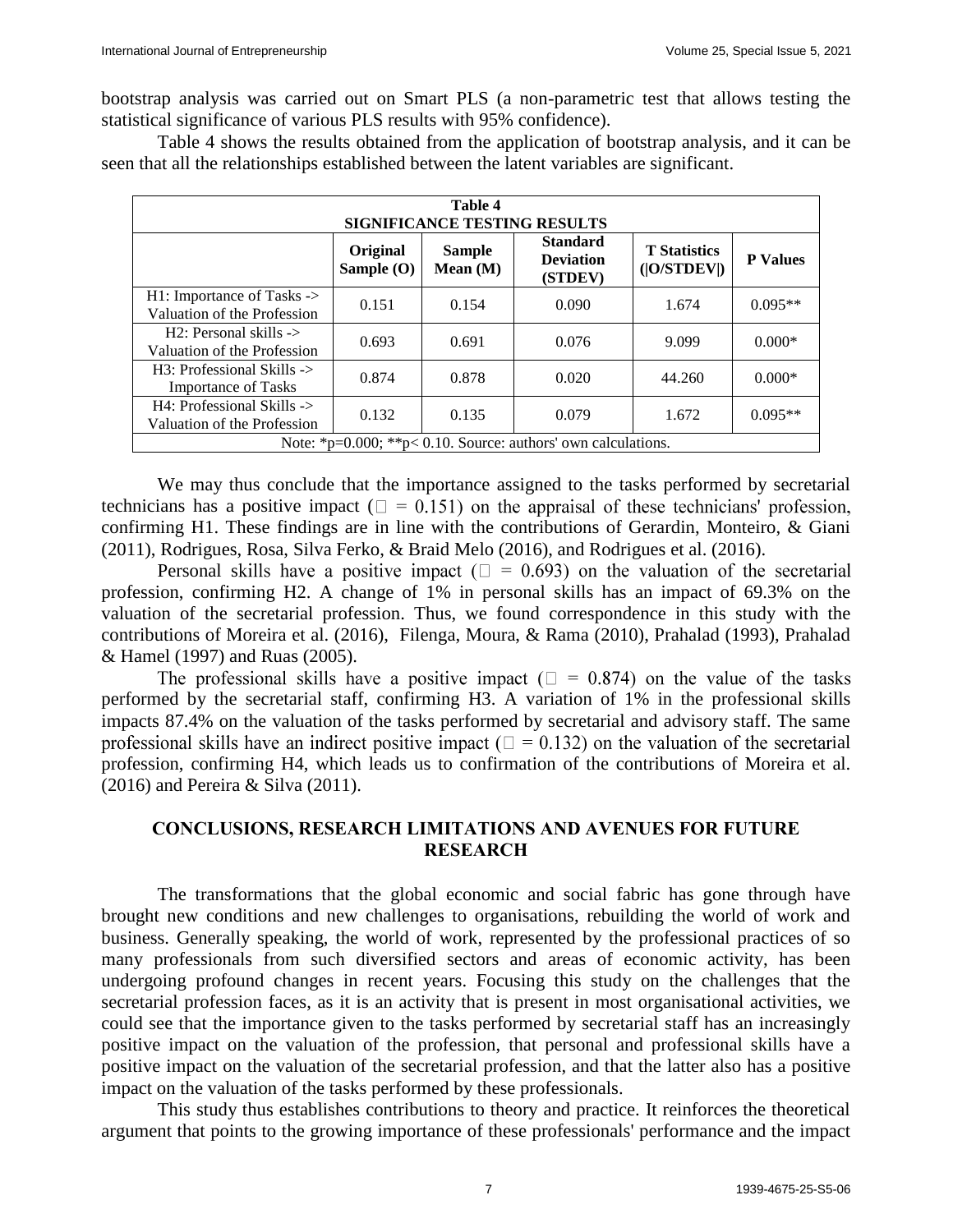that this performance has on organisational behaviour, and to the growing importance of these professionals' professional and personal skills. From a perspective of practical contributions, this study may serve as an indicator for the organisational adjustment that leaders and managers may perform to promote and develop the competencies of these professionals. On the other hand, this research provides interesting results that may be applied in organisational contexts when considering the development of employees' skills for outstanding individual and collaborative performance.

We suggest that longitudinal studies should be used in the future, with the data concerning the dependent and independent variables being collected at distant points in time. Longitudinal studies with a larger group of individual and organisational variables under analysis may help understand the dynamics now under consideration in greater detail.

#### **FUNDING**

This work is supported by national funds, through the FCT—Portuguese Foundation for Science and Technology under the project UIDB/04630/2020.

#### **REFERENCES**

- Ashley, P., & Boyd, B.W.E. (2006). Quantitative and qualitative approaches to research in environmental management. *Australasian Journal of Environmental Management, 13*(2), 70-78. doi:10.1080/14486563.2006.10648674
- Bond, M.T., & Oliveira, M.d. (2009). *Secretarial professionals' manual: knowing the profession. Curitiba: Ibpex*.
- Castelo, M. (2007). *The academic background and professional performance of the executive secretary. (Bachelor in Executive Secretariat),* State University of Londrina.
- Cortina, J.M. (2020). On the whys and hows of quantitative research. *Journal of Business Ethics, 167*(1), 19-29. doi:10.1007/s10551-019-04195-8
- Durante, D.G., & Fávero, A.A. (2009). *Secretarial management: training and professional performance.*Santa Maria: UPF Editora.
- Durante, D.G., Vaz, C.D.F.M., Bertoletti, R., dos Santos, M.E.M., & Chais, C. (2011). Professional practice and development from the executive secretariat students' education: survey with upf/rs graduates. *Journal of Management and Secretariat, 2*(2), 170-193. doi:10.7769/gesec.v2i2.76
- Filenga, D., Moura, V.D., & Rama, A.L.F. (2010). *Competency-based management: methodological analysis and proposal of an instrument for people management.* Paper presented at the National Meeting of the National Association of Graduate Studies and Research in Administration-ANPAD,, Rio de Janeiro, RJ, Brazil,.
- Garfield, E. (1986). From scribes to secretaries in 5,000 years-from secretaries to information managers in 20. *Current Contents, 9*(15), 3-8.
- Gerardin, U.J., Monteiro, A.A., & Giani, V.C. (2011). Curriculum of executive secretariat: some reflections. *Journal of Management and Secretariat, 2*(2), 58-78.
- Goertzen, M.J. (2017). Introduction to quantitative research and data. *Library Technology Reports, 53*(4), 12-18.
- Hair, J.F., Risher, J.J., Sarstedt, M., & Ringle, C.M. (2019). When to use and how to report the results of PLS-SEM. *European Business Review, 31*(1), 2-24. doi:10.1108/EBR-11-2018-0203
- Kobernovicz, G., Santos, V.C., & Crotti, K. (2017). The role of the executive secretariat professional in the labour market: an unicentro undergraduates analysis. *Management and Secretariat Magazine-Gesec, 8*(3), 1-27. doi:10.7769/gesec.v8i3.586
- Lima, M.A., & Soares, A.D.P.L. (2014). The executive secretary and the information technology: a study about the use of technological resources by professionals in the city of belém/pa. *Management and Secretariat Magazine, 5*(2), 138-157.
- Lobato, M.G.S., da Silva Aleluia, M., & da Costa, A.J.S. (2013). Too far from capital: the executive secretary of the periphery of capital. *Journal of Management and Secretariat, 4*(3), 110-133. doi:10.7769/gesec.v4i3.240
- Martins, C.B., Terra, P.M., Maccari, E.A., & Vicente, I. (2010). The graduation of the executive secretariat professionals in the globalized market. *Management and Secretariat Magazine, 1*(1), 69-n/a.
- Mello, L.A. (2011). Executive secretary in the processes of emotional intelligence. *Executive Secretariat In Review, 1*(1), 17.
- Mesquita, A., Oliveira, L., & Sequeira, A. (2019). *The future of the digital workforce: current and future challenges for executive and administrative assistants*, Cham.